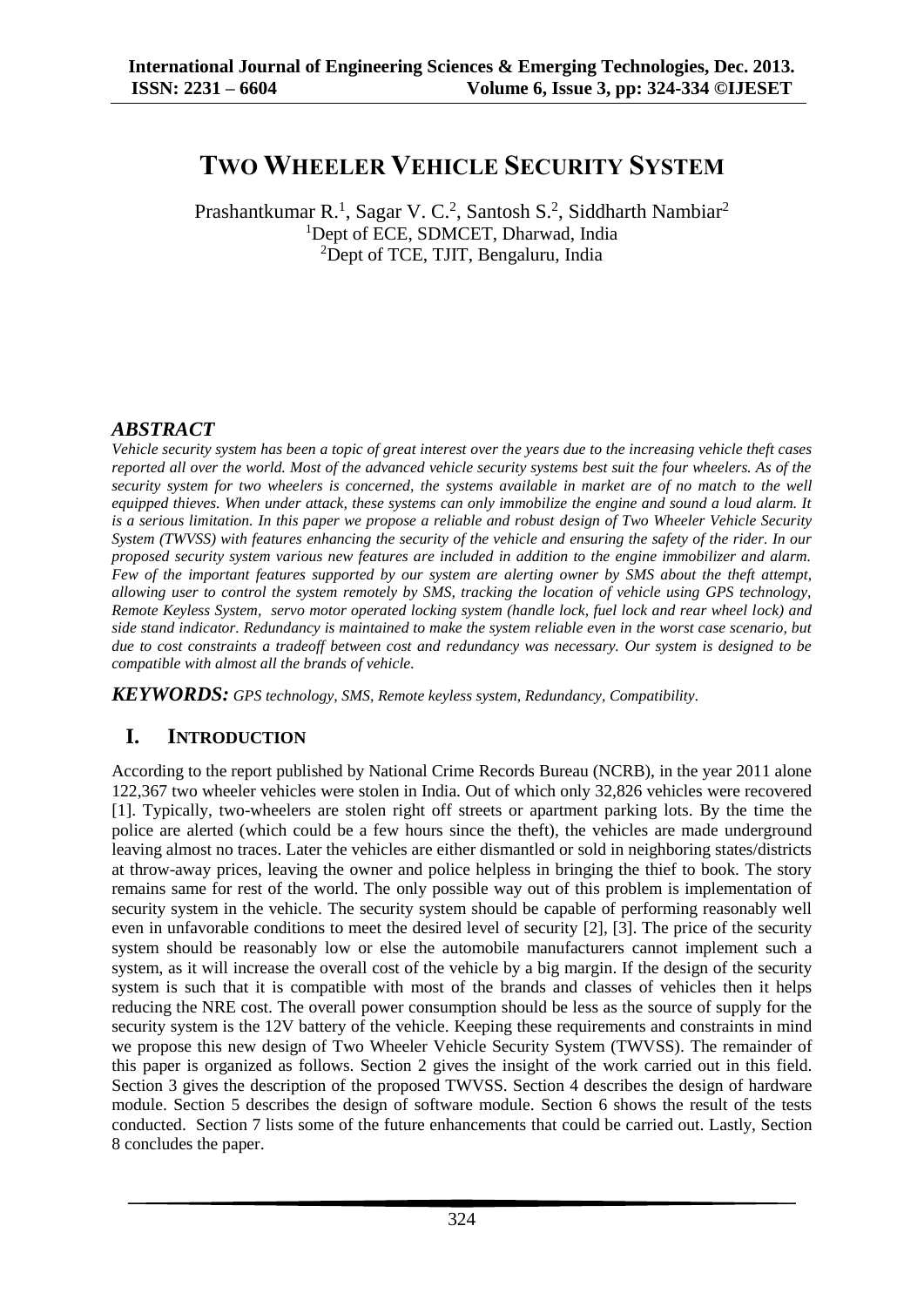## **II. RELATED WORK**

Indeed, we are not the first to observe the flaws and limitations of the present day vehicle security systems. Several researchers have described potential vulnerabilities in automotive security systems [2]. The traditional security systems as priced low, but they merely act as an alarm system and are no match to the well equipped thief. Many security systems have been proposed over the years, e.g. [4], [5], [7], [9], [19], [20], but almost all the recent advanced security systems are designed especially for cars. Several researchers have even used image processing technology to capture the face of driver and compare it with the picture of authorized drivers to detect the intrusion [14], [15]. Whereas some proposed systems include finger print detection system [19] along with face detection. These security systems are complex, costly and cannot be implemented on two wheelers. Two wheeler vehicles offer very less space to install the security module and hence even area is one of the major constraints. The demand is to design a system that performs necessary function, simple to operate, reasonably priced and small enough to be placed under the seat of the vehicle.

## **III. DESCRIPTION OF PROPOSED TWO WHEELER VEHICLE SECURITY SYSTEM**

An overview of the complete system is described in this section before detailing the specifications and the necessity for each module in the system. The general view of operation of the proposed security system is shown in fig. 1. The conventional handle locking system is replaced by a handle lock operated by servo motor and controlled by the Remote Keyless System (RKS) [20]. RKS has a transmitter and a receiver module. The receiver module is installed on the vehicle and the owner of the vehicle has the remote (transmitter module). The RKS remote could be used to lock/unlock the locking system (handle lock, fuel lock and rear wheel lock), switch ON/OFF the engine and to turn off the alarm. Fuel lock replaces the knob at the nozzle of fuel tank. Rear wheel lock is used to jam the sprocket of the wheel.



**Figure 1:** General view of TWVSS operation.

The vehicle owner's cell phone with the registered Subscriber Identity Module (SIM) number acts as the master key of the security system. It is given higher priority over RKS and hence it can override the instructions from RKS. A Short Message Service (SMS) is sent to the registered SIM via the Global System for Mobile communication (GSM) module whenever the vehicle is unlocked using the RKS remote. Owner can in turn send a SMS to initiate the locking sequence, if he/she feels an unauthorized person has unlocked the vehicle [13]. Global Positioning System (GPS) module is used to track the location and monitor the speed of the vehicle. Piezoelectric sensors are used as vibration sensors to detect any tampering with the vehicle. Two sensitivity levels are chosen so as to nullify the chance of false alerting [20]. The owner is alerted by an SMS and loud alarm is activated, if there is any physical tampering with the vehicle or if the vehicle has been moved from the place where it was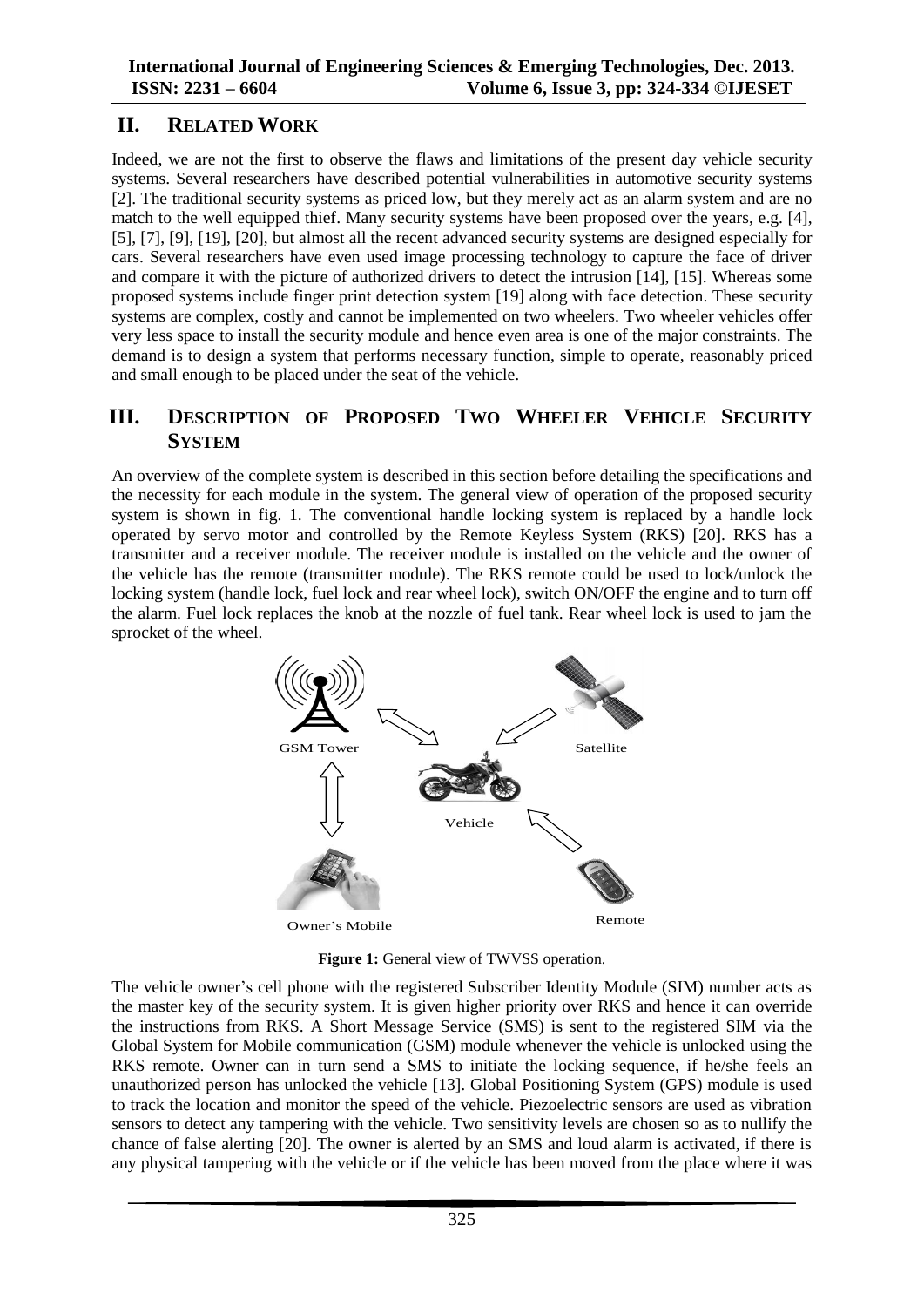parked (>15m). The owner can, anytime, request the security system of the vehicle for its status by sending an SMS. The status message sent in response to request includes the lock status, location coordinates and the speed of the vehicle. Infra Red (IR) sensors are used as side stand indicators, until and unless the side stand is not pulled up engine cannot be started.

## **IV. HARDWARE MODULE**

### **3.1. Remote Keyless System (RKS)**

RKS module is designed to operate at a frequency of 433 MHz with a half duplex communication link. The Remote consists of a 433 MHz transmitter, encoder, power supply and a simple loop antenna. The receiver module consists of 433 MHz receiver, decoder, power supply and a simple loop antenna. As shown in fig. 2, the receiver module is interfaced with the MCU. As shown in fig. 3, the remote consists of four buttons, each associated with different operation. The chosen pair of encoder and decoder should have same number of addresses and data format. We used 4 bit hot code to represent each button. The 12 bit parallel data is encoded to serial data for transmission through RF transmitter. These 12 bits are divided into 8 address bits and 4 hot code bits. This 8 bit address data is unique to every pair of receiver and transmitter module as stated earlier. The received serial data is decoded to parallel data. The 8 bit address data is compared with the local address data three times continuously. If these two address bits matches, the 4 bit hot code is made available to the MCU. For our design (under standard conditions), we obtained maximum communication range of approx. 100m, justifying the use of low cost simple loop antenna.



**Figure 2:** Block diagram of TWVSS hardware module to be installed in the vehicle.



**Figure 3:** Block diagram of RKS transmitter module.

#### **3.2. Locking system**

The handle, fuel and rear wheel locking systems are operated by servo motors. Servo motor is chosen because the output shaft can be rotated to a specific angular position by sending it a pulse width modulation (PWM) signal through the control wire [17]. Atmega328p-pu MCU has 6 inbuilt PWM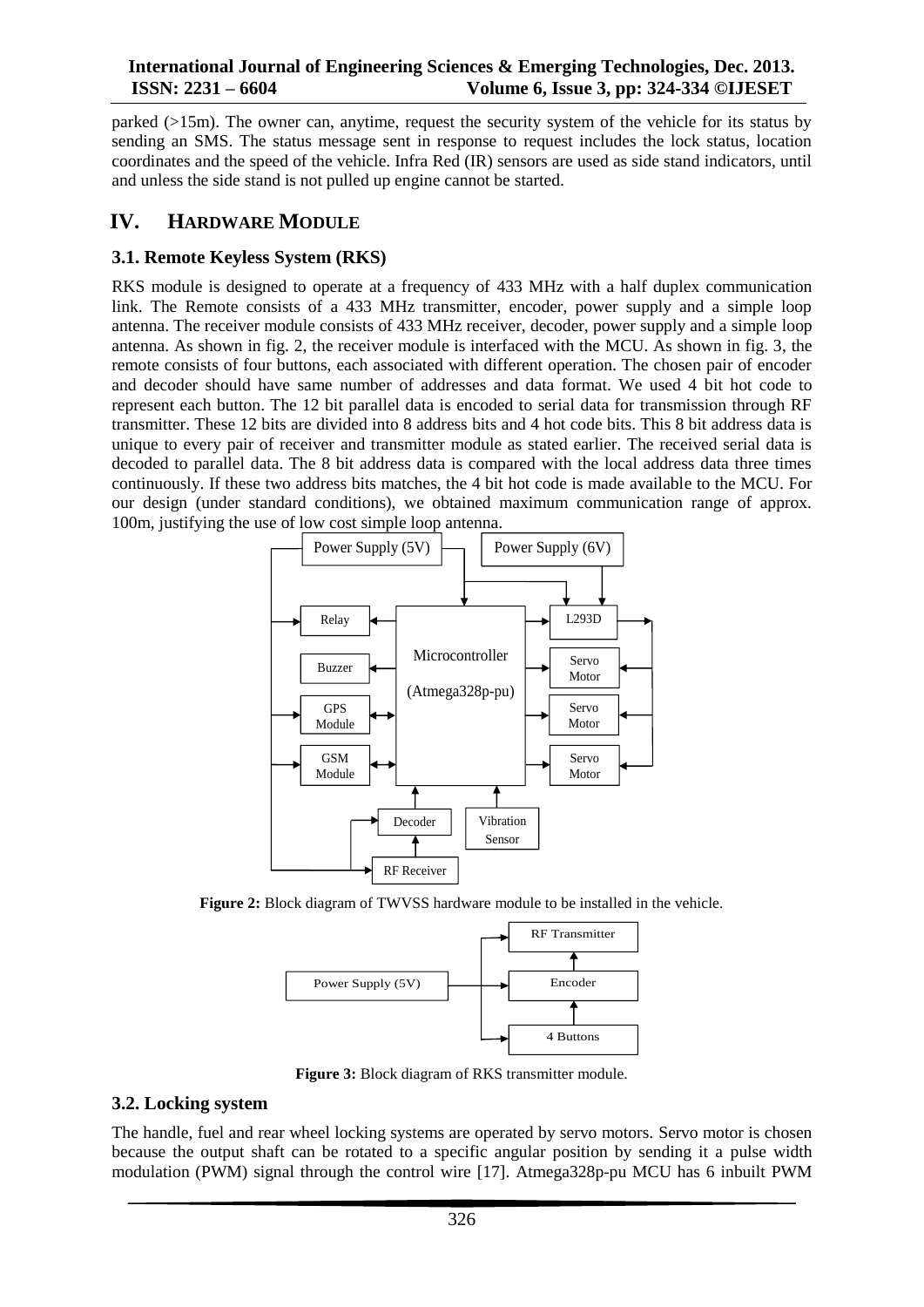channels which are used to generate the PWM signal to control the servo motor. Operational voltage of 6V and current of 1A is supplied from the driver IC (L293D) as shown in fig. 2. While parking the vehicle, the rider should align the handle to the extreme left and press the lock button on the remote. This initiates the locking sequence of the handle, fuel and rear wheel lock. To avoid the fuel theft, a lock is placed at the nozzle of the fuel tank. This lock acts as a valve. Once the vehicle is locked, fuel lock blocks the nozzle, disrupting the fuel flow in the tube. As there is no fuel flowing into the engine, it cannot be started, thus serving two purposes. Another lock is placed at the rear side of the vehicle, to jam the sprocket of wheel. Once the sprocket is jammed, the wheel cannot rotate. This ensures redundancy in the proposed security system. Owner can control the locking system from his/her mobile phone (sending a SMS) or RKS remote.

### **3.3. GPS Module**

Gms-u1LP GPS module is used for tracking of the vehicle. It utilizes MediaTek GPS MT3329 that supports up to 66 channels of satellite searching with -165dBm sensitivity and 10Hz maximum update rate for precise GPS signal processing under low receptive and high velocity conditions. It has a power saving switching mode power supply (SMPS) that helps reduce the overall GPS power consumption. We used the National Marine Electronic Association (NMEA) 0183 protocol [9], [10], which is a worldwide accepted standard. The Recommended Minimum Navigation Information GPRMC sentence is decoded to get the coordinates, speed, UTC time, date month, year and other necessary information. (A sample of GPRMC sentence: \$GPRMC,064951.000,A,2307.1256,N, 12016.4438,E,0.03,165.48,260406,3.05,W,A\*55).

### **3.4. GSM Module**

The GSM module is required to establish a communication link between the owner of the vehicle and the security system [8], [17]. We used SIM300 GSM module in our system. AT commands were used to control this module. SIM300 is a Tri-band GSM/GPRS engine that works on frequencies EGSM 900 MHz, DCS 1800 MHz and PCS1900 MHz. SIM300 also provides General Packet Radio Service (GPRS). The current consumption is as low as 2.5mA in SLEEP mode. SIM memory is used to store messages. The SIM300 module communicates with the MCU using asynchronous serial communication with a baud rate of 9600. The owner of the vehicle can send SMS to lock down the bike. Owner can also disable the remote keyless system if the remote is stolen. These features becomes very useful if incase duplicate or stolen remote is used to unlock the vehicle. Thus the cell phone of the owner with the registered SIM acts as the master key, which can override the instructions from the remote.

# **3.5. Engine Immobilizer**

This module is used to control the ignition system of the vehicle, there by controlling the engine. The capacitive discharge ignition (CDI) module [12] uses [capacitor](http://en.wikipedia.org/wiki/Capacitor) discharge [current](http://en.wikipedia.org/wiki/Current_%28electricity%29) output to fire the [spark plugs.](http://en.wikipedia.org/wiki/Spark_plug) The capacitive discharge ignition (CDI) module has 6 pins in common. Of these 6 pins, one pin is for ignition trigger pulse, one pin is to be connected to 12V ignition coil, one pin is for supply of ignition power to spark plugs, one pin is to be connected to kill switch and the remaining two pins are to be grounded. If the kill pin is grounded then the ignition power pin does not supply 20,000V to the spark plug, which is essential to produce a spark in the power stroke. A relay is used to accomplish this function. Relay is used in "normally open mode", one terminal is connected to kill pin and another is grounded. Whenever the engine has to be immobilized the microcontroller unit (MCU) activates the relay coil which shorts the kill pin to the ground.

### **3.6. Vibration sensor**

Piezoelectric sensor is used for this application, as the cost of this sensor is very less and it has reasonably good sensitivity. The chassis runs throughout the vehicle and it is made of metal, so the vibration in any part resonates all over it. Piezoelectric sensors are placed on the chassis [16], one at front end and another at rear end. As and when there is a vibration (because of the intruder tampering with the vehicle), it is transferred to the piezoelectric film and there is a proportional voltage developed at the terminals of the piezoelectric sensor. The analog voltages are converted to digital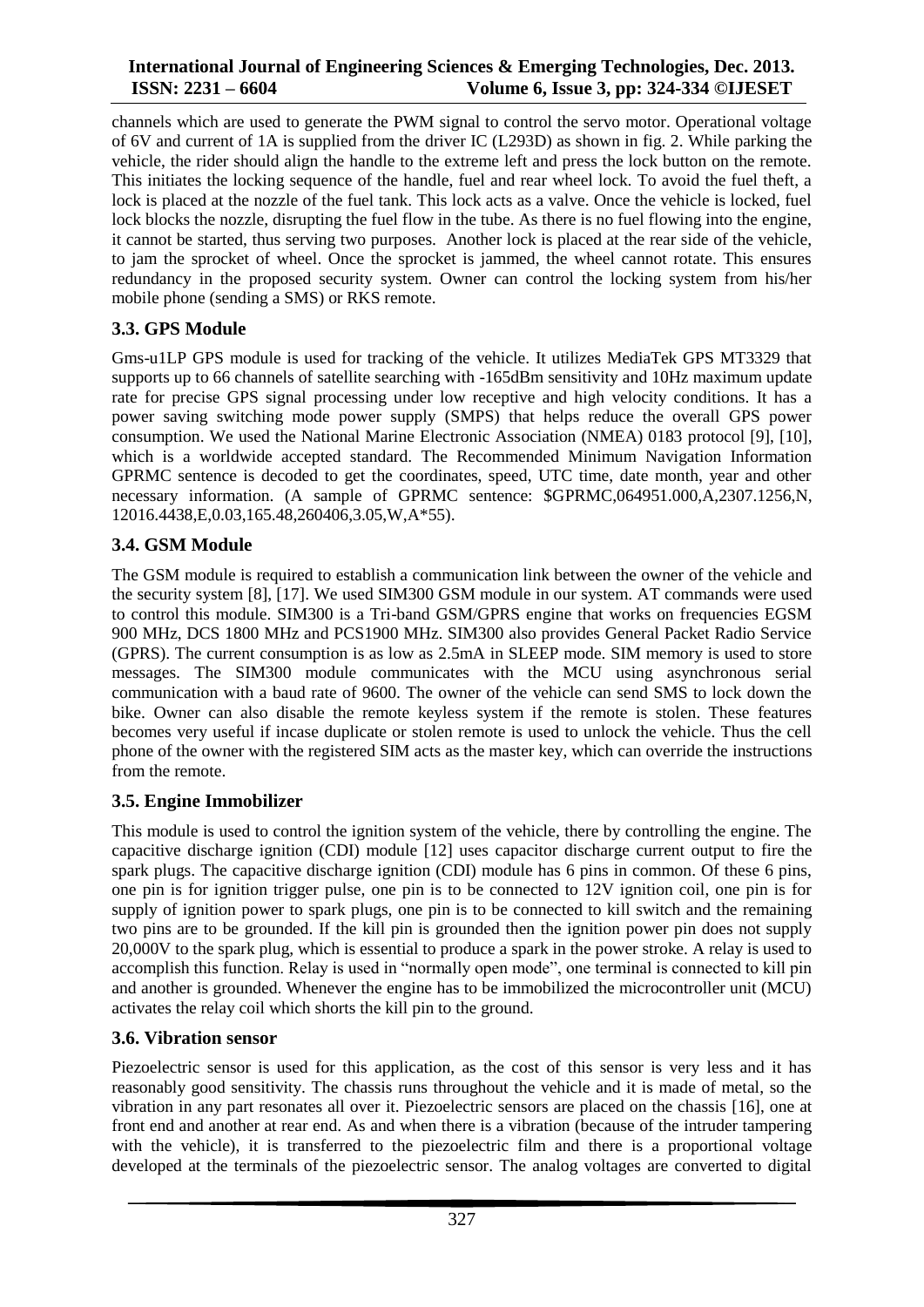values by the inbuilt 10 bit Analog to Digital Converter (ADC) of Atmega328p-pu MCU. The voltage produced is directly proportional to the intensity of vibration. A threshold value is set to distinguish between the high and low intensities.

### **3.7. Side stand indicator**

IR sensor is chosen for this application, as it consumes very less power, less area and has low cost. This sensor is placed below the chain guard, aligned with side stand (pulled up). If the side stand is pulled up IR radiations emitted from led are reflected back which falls on the phototransistor, else IR radiations are not reflected back. The resistance across the phototransistor is in the range of mega ohms when no IR radiations fall on it. Its resistance greatly reduces when IR radiations fall on it. Voltage drop across phototransistor is directly proportional to its resistance. The voltage drop across the phototransistor is fed to the comparator circuit. If the voltage drop is greater than the threshold then the output is logic high else it is logic low. If the side stand is not pulled up warning indication (Buzzer) is given and the engine is turned OFF. This feature ensures the security of the rider.

### **V. SOFTWARE MODULE**

The Arduino integrated development environment (IDE) v1.52 was used for writing the code. The Arduino programming language is an implementation of Wiring, a similar physical computing platform, which is based on the Processing multimedia programming environment [11]. Arduino is an open-source electronics prototyping platform based on flexible, easy-touse hardware and software. Arduino Uno R3 board was used as programmer to dump the boot loader and the code into the MCU (Atmega328p-pu). In this section the flowchart for individual module is described. These are basically the subroutines which are called from the main program whenever the particular task is to be performed. Once the subroutine is executed, the control returns to the main program.

### **5.1. Remote Keyless System (RKS) subroutine**



**Figure 4:** Flow chart of Remote Keyless System (RKS) subroutine.

The RKS [20], subroutine is called when the MCU picks up the signal from the decoder, indicating a button has been pressed. As shown in fig. 4, every button is associated with a particular set of operation. If the first button is pressed, the locking sequence is activated and location coordinates are stored. If the second key is pressed, the unlocking sequence is activated. If the third button is pressed,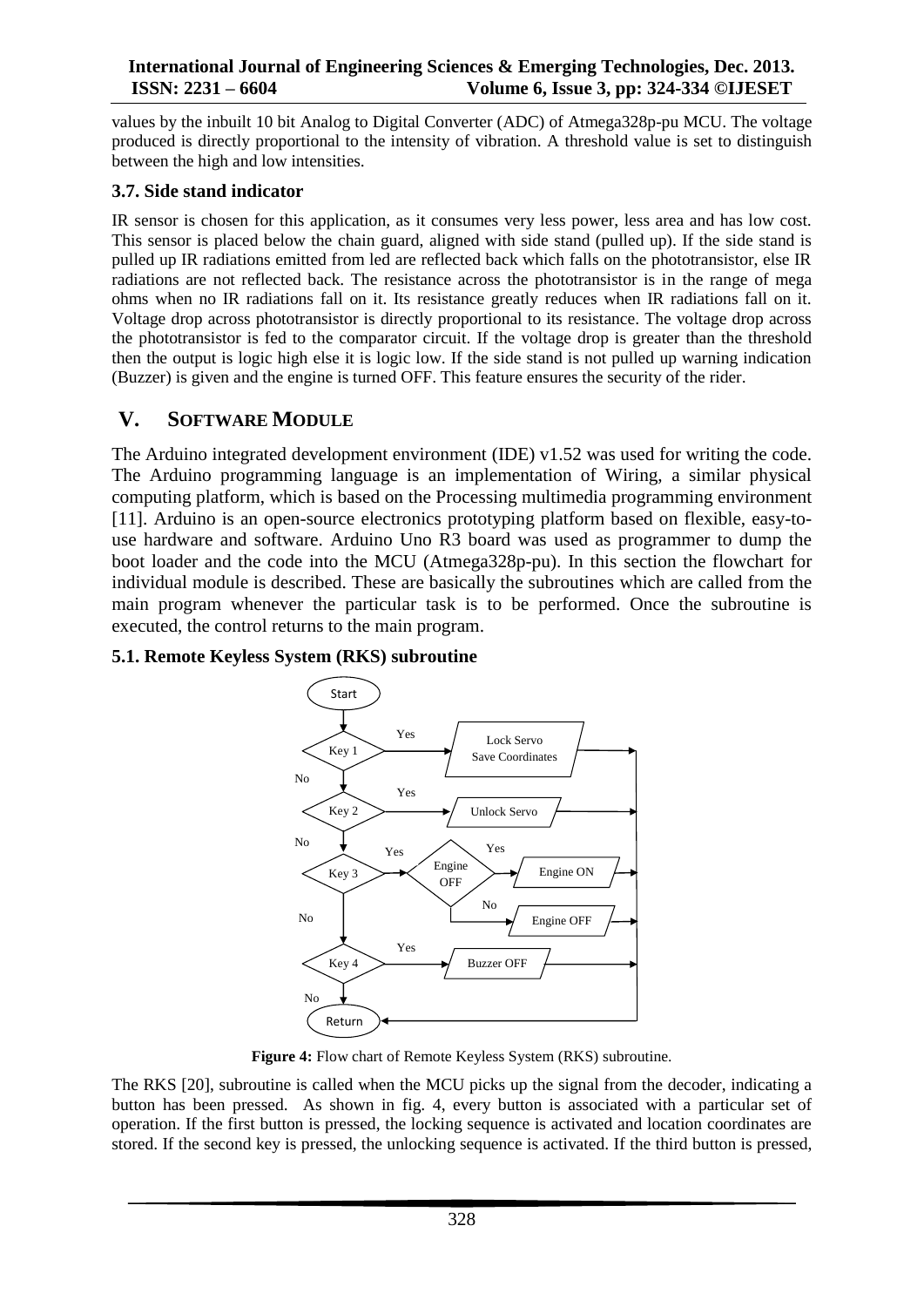the engine is turned ON/OFF depending on the current state of engine. If the fourth button is pressed then the buzzer, activated when the intrusion attempt was detected, is deactivated.

#### **5.2. Side stand indicator subroutine**



**Figure 5:** Flowchart of side stand indicator subroutine.

The side stand indicator subroutine is called only when the engine is in ON state. As shown in fig. 5, the IR sensor is activated (transmits IR rays) and MCU checks for the output signal If the side stand is not pulled up, the IR sensor output is a logic high signal, so a warning indication is given and the engine is turned off for the safety of the rider and control returns to the main program. If the side stand is pulled up completely then the IR sensor output is a logic low signal, so the engine is turned ON and control returns to the main program.

#### **5.3. GPS subroutine**



**Figure 6:** Flow chart of GPS subroutine.

The GPS subroutine is called from the main program if either of the following case arises:

- At the request of the owner for the status of the vehicle.
- At regular intervals of time, if the vehicle is in locked state (routine check).

As shown in fig. 6, the location coordinates are fetched from the satellites. If there is a status request from the owner then the location coordinates [6], [9], are sent. If it is a routine check then the latest location coordinates are compared with the reference coordinates (stored when the vehicle was locked). If the difference between the coordinates is greater than 15 meter then owner is alerted and buzzer is activated. Before fetching the next coordinates the microcontroller unit waits for a small interval of time.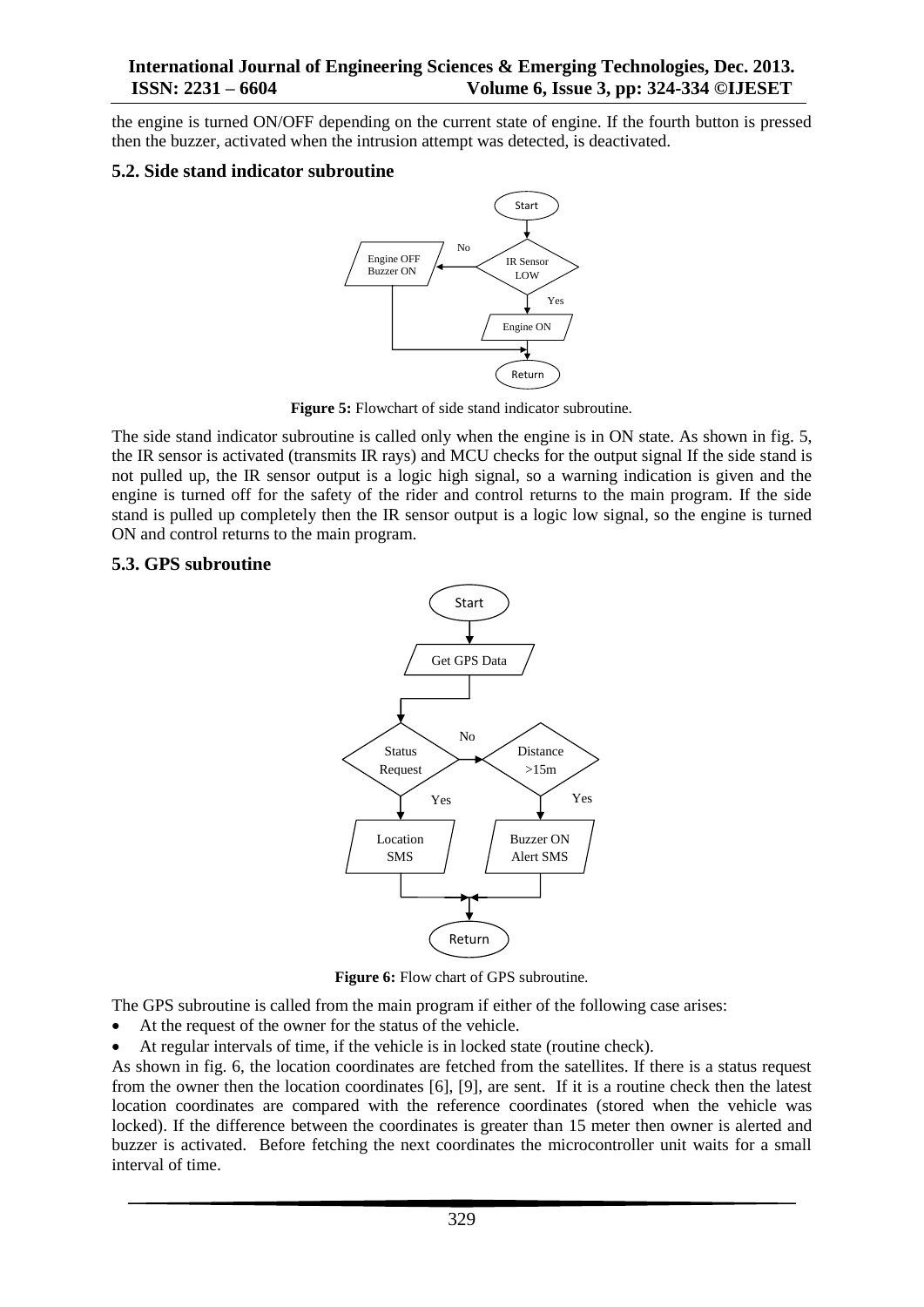#### **5.4. Servo motor subroutine**



**Figure 7:** Flow chart of Servo motor subroutine.

Servo motors controls the locking system of the vehicle, hence the servo motor subroutine is called only when the vehicle is to be locked or unlocked [17], [20]. As shown in fig. 7, whenever the locking sequence is initiated by the MCU, the servo motors rotate for a particular angle and locks the handle, fuel and rear wheel. Similarly if the unlocking sequence is initiated then the servo motors rotate for a particular angle, unlocking all the three locks.

#### **5.5 Vibration sensor subroutine**

Vibration sensor subroutine is called only if the vehicle is in locked state. The piezoelectric sensor [16] gives the analog value which is converted to digital value by the inbuilt ADC of the MCU. As shown in fig. 8 if the vibration intensity is less than the threshold value then the buzzer is activated twice for a small interval of time. If the vibration of low intensity persists or if a vibration of higher intensity is registered then the owner is alerted by a SMS and the buzzer is activated to seek the attention of nearby people and the control is returned to the main program.



**Figure 8:** Flow chart of vibration sensor subroutine.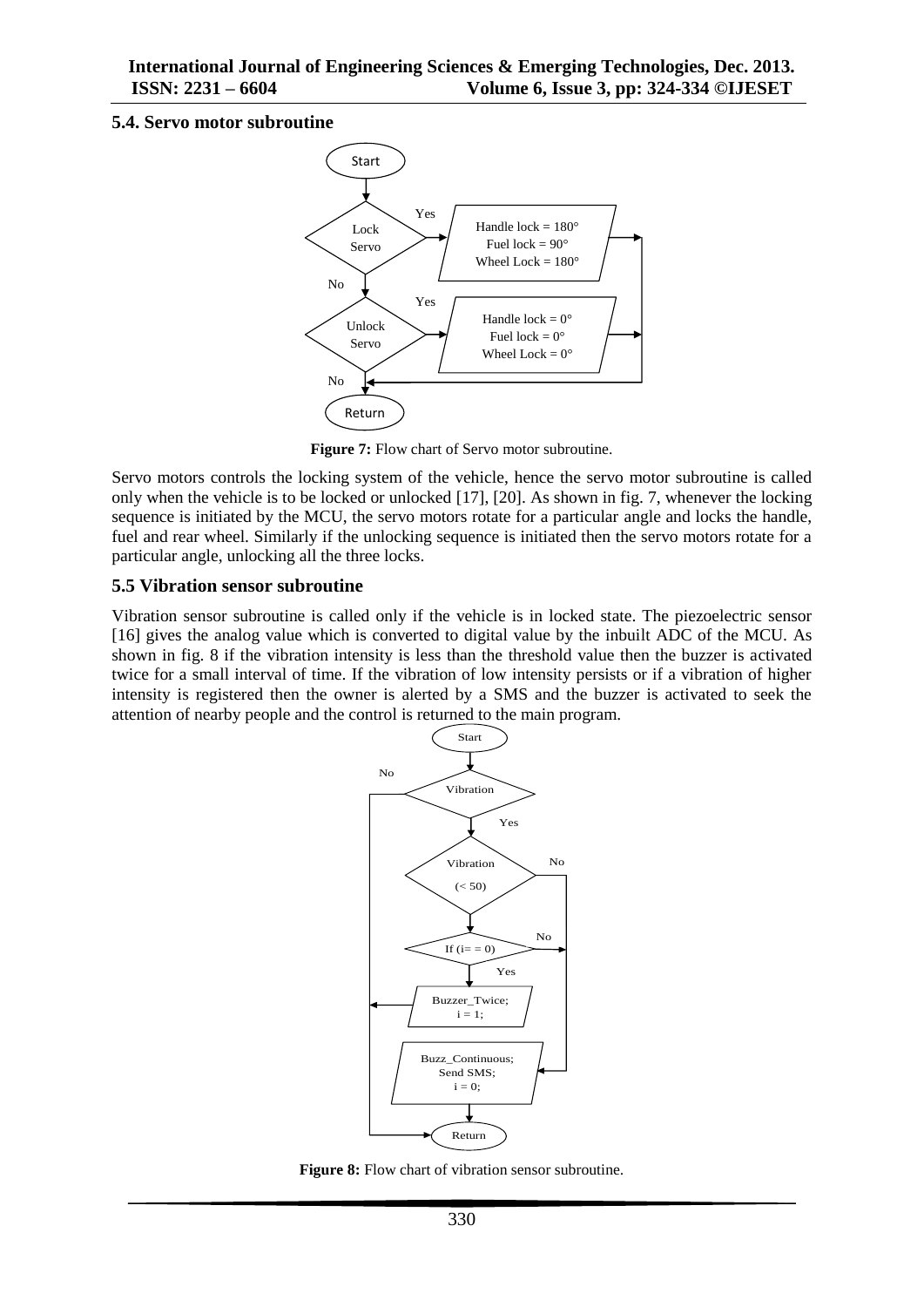#### **5.6. GSM subroutine**

GSM subroutine is called only when the GSM hardware receives a SMS from the registered SIM number [17], [18]. As shown in fig. 9, every SMS is associated with a particular set of operation. If the status request is made by owner then status of locking system, location and speed is sent in response. If Lock SMS is sent by owner then the lock sequence is initiated and RKS remote is disabled. If Unlock SMS is sent by owner then the unlock sequence is initiated. If the Enable SMS is sent then the remote is reactivated. If the Buzzer SMS is sent then the buzzer is deactivated. Thus the GSM module enables the owner to control the security system of the vehicle remotely.



**Figure 9:** Flow chart of GSM subroutine.

# **VI. RESULTS**

The hardware module was tested on Hero Honda CBZ 159cc (2001 model), TVS Victor GL 110cc (2003 model), Bajaj Discover 125cc (2006 model) and Yamaha FZ 153cc (2013 model). Purposefully vehicles of different company and segments (100cc, 125cc and 150cc) were chosen to demonstrate the compatibility of the hardware module. The module was placed under the seat in all the above test vehicles. All the three, servo motor operated, locks were fixed in their respective positions. The 12V battery of the respective vehicle was the power source to the module. The RKS remote could transmit signals to the receiver module, as far as 100m (maximum) from the vehicle. The Atmega328p-pu MCU was interfaced with the computer via the Arduino Uno R3. Arduino Uno R3 converts a USB connection into Serial TX and RX which is in turn connected to MCU serial pins. The MCU communicates with the computer at a baud rate of 38,400. The Arduino IDE serial window was used to observe the states displayed by the MCU. Two screen shots of Arduino IDE serial window are shown below as examples to illustrate values of different parameters in different states. Fig. 10 shows that initially vehicle was in locked state, unlock button on RKS remote is pressed, the unlocking sequence is performed (Lock OFF), SMS is sent about unlock activity and MCU checks for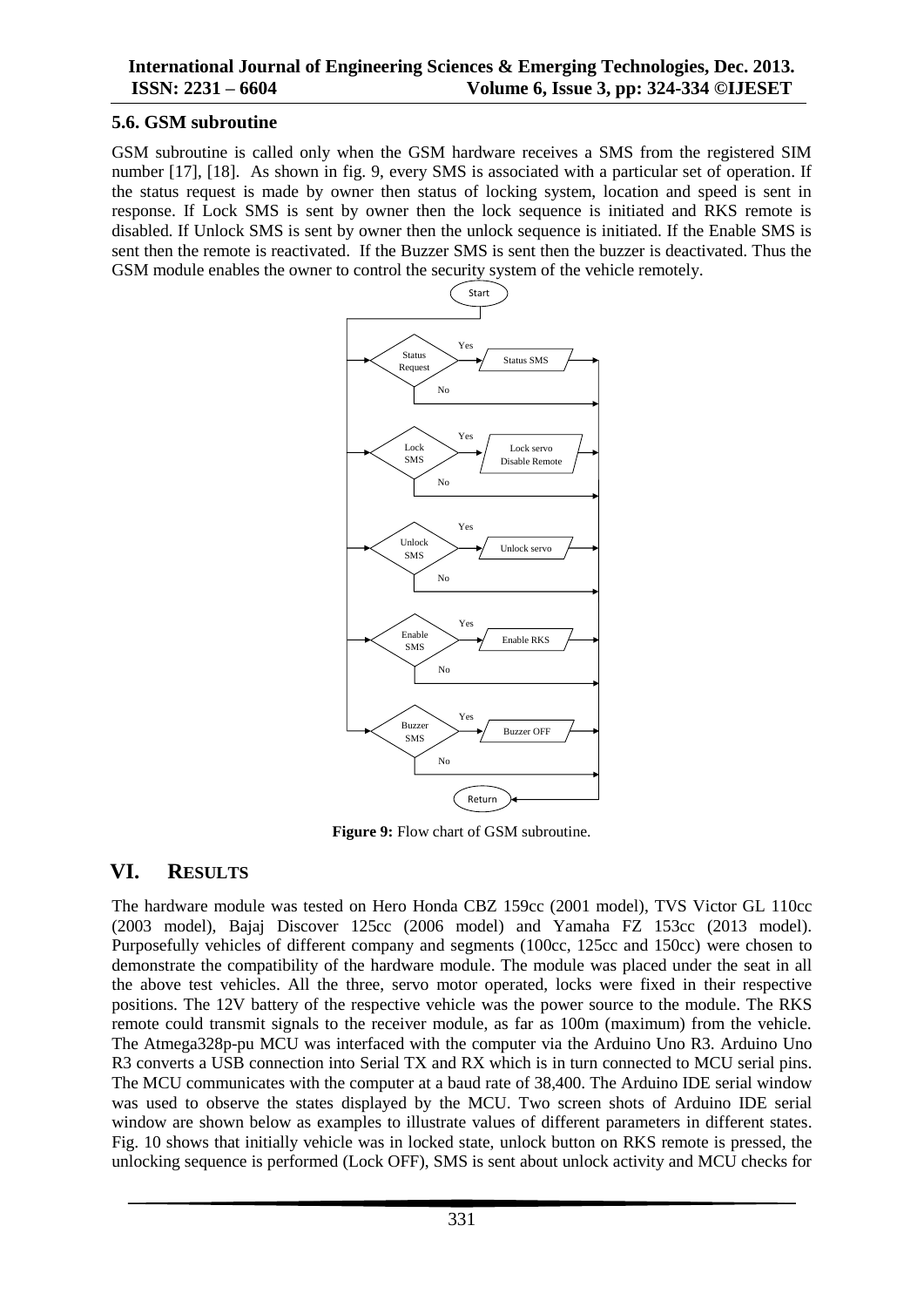any new SMS from owner. Fig. 11 shows that initially vehicle was in unlocked state (Lock = 0), lock button on RKS remote is pressed, the locking sequence is performed (Lock  $= 1$ ), GPS coordinates are fetched (reference value), MCU keeps checking for new SMS and for vibrations (0 indicates no vibrations sensed).

| Checking New SMS   |                    |                              |  |  |  |  |  |  |
|--------------------|--------------------|------------------------------|--|--|--|--|--|--|
|                    | $Lock: 1$ $Eng: 0$ | HSrv: 180 FSrv: 91 WSrv: 180 |  |  |  |  |  |  |
| Lock Off           |                    |                              |  |  |  |  |  |  |
| Send SMS Unlock    |                    |                              |  |  |  |  |  |  |
| Checking New SMS   |                    |                              |  |  |  |  |  |  |
|                    | $Lock: 0$ $Eng: 0$ | HSrv: 0 FSrv: 0 WSrv: 0      |  |  |  |  |  |  |
| Checking New SMS   |                    |                              |  |  |  |  |  |  |
| $Lock: 0$ $Enq: 0$ |                    | HSrv: 0 FSrv: 0 WSrv: 0      |  |  |  |  |  |  |
| Checking New SMS   |                    |                              |  |  |  |  |  |  |
|                    | $Lock: 0$ $Eng: 0$ | HSrv: 0 FSrv: 0 WSrv: 0      |  |  |  |  |  |  |
| Checking New SMS   |                    |                              |  |  |  |  |  |  |

**Figure 10:** Screenshot of Arduino IDE serial window (unlocked state).

```
Checking New SMS ...
Lock: 0Eng: 0HSrv: 0
                                         FSrv: 0
                                                       WSrv: 0
Lock On
getting gps
Fuel Resv Off
getting gps
Checking New SMS ...
                          HSrv : 180
                                                          WSrv : 180
Lock : 1Eng: 0FSTV : 91d
d
ò
```
**Figure 11:** Screenshot of Arduino IDE serial window (locked state).

# **VII. FUTURE ENHANCEMENTS**

- a. Hopping code algorithm could be used in Remote Keyless System (RKS) for added security.
- b. Presently only SMS feature is available, we can include the Call feature for ease of operation. Like for example giving miscall would lockdown the vehicle.
- c. SIM 300 even supports GPRS coding schemes hence data network could be used to send alerts and receive control messages.
- d. Microphone could be interfaced to the GSM module so that during theft activity voice call could be established with the owner enabling him/her to be able to listen and record the conversation of people around the vehicle.
- e. Hall Effect sensor could be used to find the position of gear, which could be displayed with a single seven segment display.

# **VIII. CONCLUSIONS**

Our proposed Two Wheeler Vehicle Security System is the advanced, reliable and robust version of security mechanism for two wheeler vehicles. The proposed security system also gives space, in terms of hardware and software, to add up custom applications to make the product even more user-friendly. Proposed TWVSS can be installed on two wheeler vehicle of any class or company, thereby creating a huge market for the product. Stress was laid in designing a cost efficient system so that it could also be even bought by the owners of the low end bikes. Small size of the module allows it to be placed under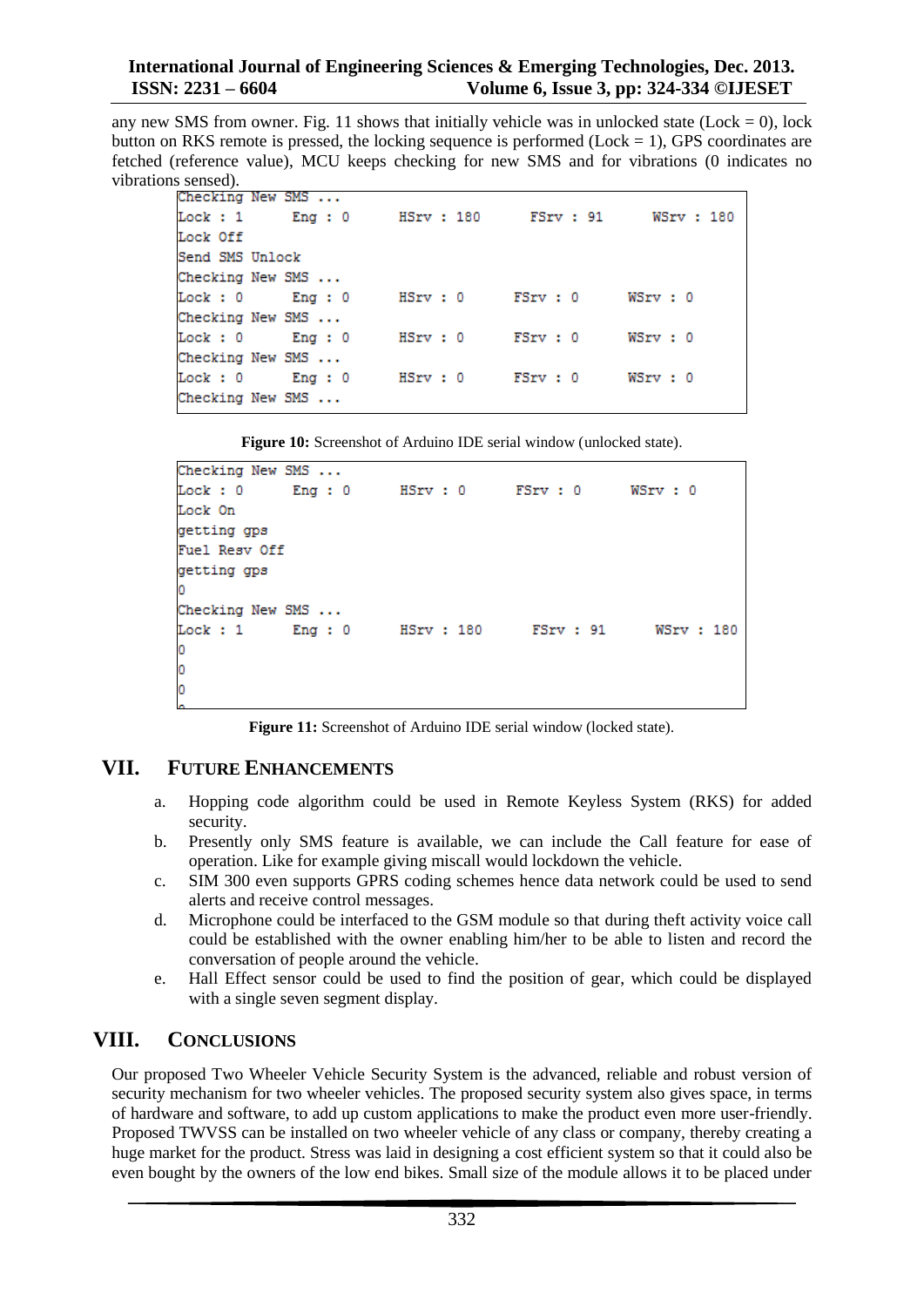the seat of the vehicle, there by needing no physical changes to be done to the vehicle. We believe the frequency of the two wheeler vehicle thefts that are encountered these days could be highly suppressed by installing our proposed security system.

#### **REFERENCES**

- [1] R. K. Singh, "Crime in India 2011 Statistics", *for National Crime Records Bureau* 2011.
- [2] Karl Koscher, Alexei Czeskis, Franziska Roesner, Shwetak Patel, Tadayoshi Kohno, Stephen Checkoway, Damon McCoy, Brian Kantor, Danny Anderson, Hovav Shacham, and Stefan Savage "Experimental Security Analysis of a Modern Automobile", *IEEE Symposium on Security and Privacy,* 2010.
- [3] Stephen Checkoway, Damon McCoy, Brian Kantor, Karl Koscher, Alexei Czeskis, Franziska Roesner, and Tadayoshi Kohno "Comprehensive Experimental Analyses of Automotive Attack Surfaces"
- [4] Pierre Kleberger, Tomas Olovsson, and Erland Jonsson, "Security Aspects of the In-Vehicle Network in the Connected Car", *IEEE Intelligent Vehicles Symposium (IV) Baden-Baden, Germany,*  June 5-9, 2011.
- [5] Vishal P. Patil, Dr. K.B. Khanchandani, "Design and Implementation of Automotive Security System using ARM Processor," *International Journal of Engineering Science and Innovative Technology (IJESIT)* Volume 2, Issue 1, January 2013.
- [6] Montaser N. Ramadan, Mohammad A. Al-Khedher, "Intelligent Anti-Theft and Tracking System for Automobiles" *International Journal of Machine Learning and Computing,* Vol. 2, No. 1, February 2012
- [7] Jiwa Abdullah, "The Design of Mobile Control Car Security System", *IACSIT International Journal of Engineering and Technology,* Vol.3, No.3, June 2011.
- [8] T. K. Kishore, T. S. Vardhan, and N. L. Narayana, "Vehicle Tracking Using a Reliable Embedded Data Acquisition Sysytem with GPS and GSM", *International Journal of Computer Science and Network* Security, Vol. 10, No. 2, pp. 286-291, 2010.
- [9] University of Nebraska "Untangling the GPS Data String", *Institute of Agriculture and Natural Resources Cooperative Extension* EC 01-157.
- [10] National Marine Electronics Association, "NMEA 0183 Standard for Interfacing Marine Electronic Devices," Version 3.01, January 1, 2002.
- [11] Brian W. Evans, "Arduino Programming Notebook" First Edition 2007.
- [12] A. Bremond and P. Merceron, "Capacitive Discharge Ignition", *SGS-THOMSON Microelectronic Datashee.t*
- [13] Ansaf Ibrahem Alrabady and Syed Masud Mahmud, "Analysis of Attacks against the Security of Keyless-Entry Systems for Vehicles and Suggestions for Improved Designs", *IEEE Transactions on Vehicular Technology,* Vol. 54, No. 1, January 2005.
- [14] V. Balajee Seshasayee and E. Manikandan, "Automobile Security System Based on Face Recognition Structure Using GSM Network*", Advance in Electronic and Electric Engineering. ISSN 2231-1297,* Volume 3, Number 6 (2013).
- [15] D.Narendar Singh and K.Tejaswi (M.Tech), "Real Time Vehicle Theft Identity and Control System Based on ARM 9", *International Journal of Latest Trends in Engineering and Technology (IJLTET),*  Vol. 2 Issue 1 January 2013.
- [16] Ruchita J.SHah and Anuradha P. Gharge, "GSM Based Car Security System", *International Journal of Engineering and Innovative Technology (IJEIT,)* Volume 2, Issue 4, October 2012.
- [17] Nurul Hutha.S and ArunKumar.B, "Vehicle Monitoring and Theft Prevention System Using ARM Cortex", *International Journal of Science, Engineering and Technology Research (IJSETR),* Volume 2, Issue 4, April 2013.
- [18] K. A. Amusa, O. O. Nuga and A. A. Adetomi, "Design of SMS enabled car security system", *Transnational Journal of Science and Technology,* Edition Vol.2, November 2012.
- [19] S. P. Pingat, Shubham Rakhecha, Rishabh Agrawal, Sarika Mhetre and Pranay Raushan "Real Time Smart Car Security System by Using Biometrics", *International Journal of Innovative Technology and Exploring Engineering (IJITEE),* Volume 2, Issue 4, March 2013.
- [20] Prudhvi.B.R and Yuvapreethi Ganesh, "Gravity Lock: Next Generation Auto Theft Prevention System", 2nd International Conference on Advances in Electrical and Electronics Engineering (ICAEE), Dubai (UAE), March, 2013.